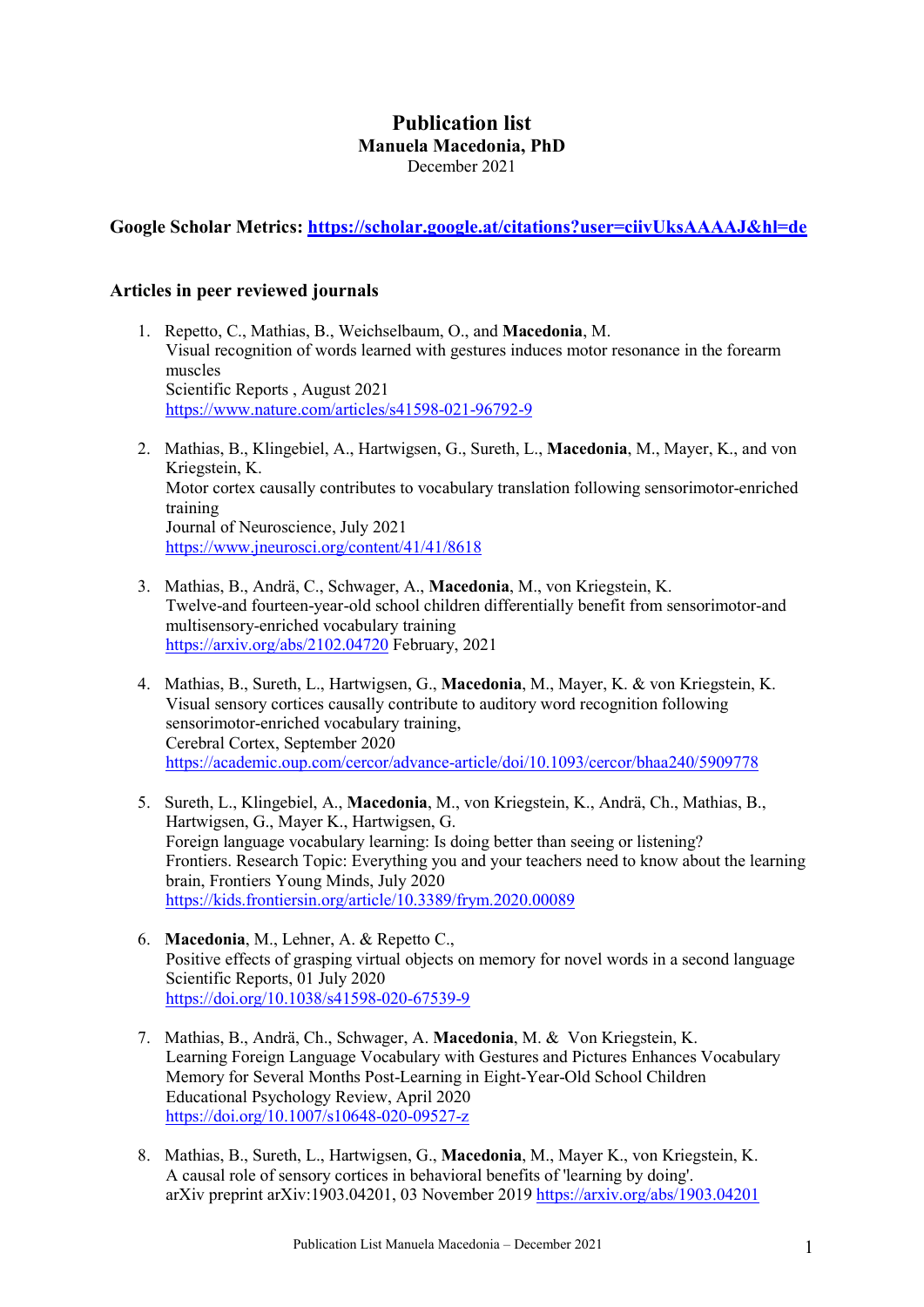### 9. Macedonia, M.

Embodied Learning: Why at school the mind needs the body Front. Psychol., 01 October 2019 https://doi.org/10.3389/fpsyg.2019.02098

- 10. Mathias, B., Klingebiel, A., Hartwigsen, G., Sureth, L. Macedonia, M., Mayer K., von Kriegstein, K. Sensorimotor cortices causally contribute to auditory foreign language vocabulary translation following multisensory learning Brain Stimulation, Volume 12, Issue 2, Pages 401-402, March-April, 2019 https://doi.org/10.1016/j.brs.2018.12.295 https://www.brainstimjrnl.com/article/S1935-861X(18)30714-9/fulltext
- 11. Macedonia,M., Repetto, C., Ischebeck, A. & Mueller, K. Depth of encoding through observed gestures in foreign language word learning Front. Psychol. - Language Sciences, 8 January, 2019 https://doi.org/10.3389/fpsyg.2019.00033
- 12. Wriessnegger, S.C., Hacker, C. Macedonia, M. Müller-Putz, G.R. The impact of gestures on Formal Language learning and its neural correlates: A study proposal In Information Systems and Neuroscience, Springer, 2019 https://link.springer.com/chapter/10.1007/978-3-030-01087-4\_10
- 13. Macedonia, M., Hammer, F. & Weichselbaum, O. Guided Embodiment and Potential Applications of Tutor Systems in Language Instruction and Rehabilitation In Cognitive Aspects of Interactive Technology Use: From Computers to Smart Objects and Autonomous Agents Frontiers in Psychology, Research Topic, 13 June, 2018 https://www.frontiersin.org/articles/10.3389/fpsyg.2018.00927/full
- 14. Repetto, C., Pedroli, E. & Macedonia, M. Enrichment effects of metaphoric gestures and pictures on abstract words in a second language Frontiers in Psychology, 15 December 2017 https://www.frontiersin.org/articles/10.3389/fpsyg.2017.02136/full
- 15. Mayer, K.M., Macedonia, M. & von Kriegstein, K. Recently learned foreign abstract and concrete nouns are represented in distinct cortical networks similar to the native language. Hum Brain Mapping, June 2017, doi: 10.1002/hbm.23668 http://onlinelibrary.wiley.com/doi/10.1002/hbm.23668/abstract;jsessionid=73B81ABE5776E3 67B296C4F43153888E.f03t04
- 16. Macedonia, M. & Repetto, C. Why Your Body Can Jog Your Mind Frontiers in Psychology, March 2017, doi: 10.3389/fpsyg.2017.00362 http://journal.frontiersin.org/article/10.3389/fpsyg.2017.00362/full
- 17. Repetto, C., Serino, S., Macedonia, M. & Riva, G. Virtual Reality as en embodied tool to enhance episodic memory in elderly Frontiers in Psychology, November 2016, doi: 10.3389/fpsyg.2016.01839 http://journal.frontiersin.org/article/10.3389/fpsyg.2016.01839/full
- 18. Macedonia, M. & Müller, K.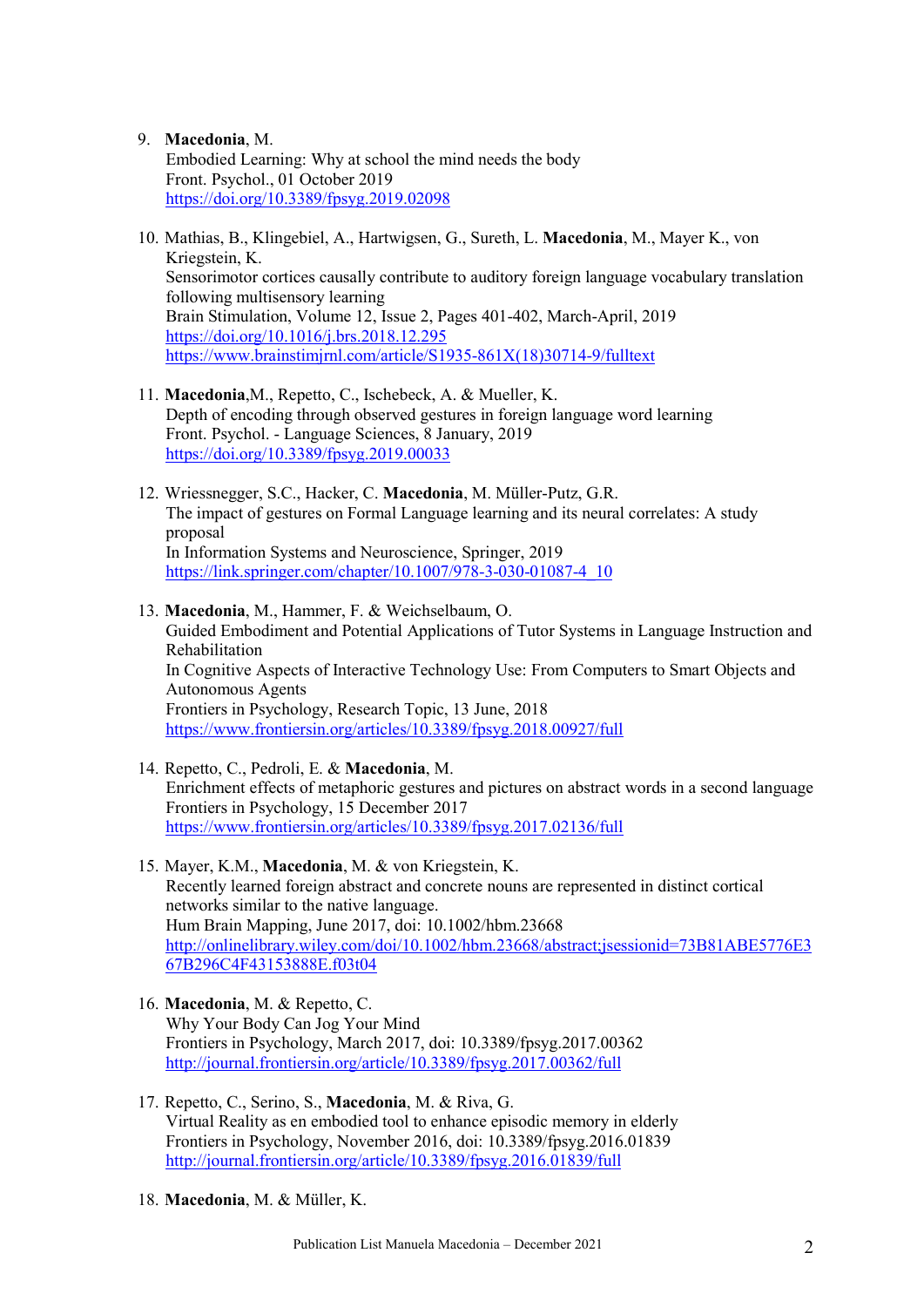Exploring the Neural Representation of Novel Words Learned through Enactment in a Word Recognition Task. Frontiers in Educational Psychology; 28 June 2016. http://dx.doi.org/10.3389/fpsyg.2016.00953 http://journal.frontiersin.org/article/10.3389/fpsyg.2016.00953/full

### 19. Macedonia, M. & Repetto, C.

Brief Multisensory Training Enhances Second Language Vocabulary Acquisition in Both High and Low Performers. International Journal of Learning, Teaching and Educational Research; March 2016, Vol. 15, No. 3, pp. 42-53. http://www.ijlter.org/index.php/ijlter/article/view/578/pdf

### 20. Macedonia, M.

Learning Styles and Vocabulary Acquisition in Second Language: How the Brain Learns. Frontiers in Educational Psychology; 25 November 2015. http://dx.doi.org/10.3389/fpsyg.2015.01800 http://journal.frontiersin.org/article/10.3389/fpsyg.2015.01800/full

21. Mayer, K.M., Yildiz, I.B., Macedonia, M. & von Kriegstein, K. Visual and motor cortices differentially support the translation of foreign language words. Current Biology 2015 Feb 4. pii: S0960-9822(14)01569-3. https://doi.org/10.1016/j.cub.2014.11.068 http://www.cell.com/current-biology/abstract/S0960-9822%2814%2901569-3

### 22. Macedonia, M.

Bringing back the body into the mind: Gestures enhance word learning in foreign language. Frontiers in Educational Psychology; 09 December 2014. https://doi.org/10.3389/fpsyg.2014.01467 http://journal.frontiersin.org/Journal/10.3389/fpsyg.2014.01467/abstract

## 23. Macedonia, M., Bergmann, K. & Roithmayr, F.

Imitation of a pedagogical agent's gestures enhances memory for words in second language. Science Journal of Education, October 2014, Volume 2, Issue 5, Pages 141-145 http://article.sciencepublishinggroup.com/pdf/10.11648.j.sjedu.20140205.15.pdf

# 24. Macedonia, M., Kern, R. & Roithmayr F.

Do children accept virtual agents as foreign language trainers? International Journal of Learning, Teaching and Educational Research, August 2014, Volume 7, Issue 1, Pages 131-137 http://www.ijlter.org/index.php/ijlter/article/view/145

#### 25. Macedonia, M.

A Bizarre Virtual Trainer Outperforms a Human Trainer in Foreign Language Word Learning. International Journal of Computer Science and Artificial Intelligence, June 2014, Volume 4, Issue 2, pages: 24-34. http://www.jcsai.org/paperInfo.aspx?PaperID=15181

#### 26. Macedonia, M. & Klimesch, W.

Long Term Effects of Gestures on Memory for Foreign Language Words Trained in the Classroom. Mind, Brain, and Education, Volume 9, Issue 1, June 2014, pages: 74-88. https://doi.org/10.1111/mbe.12047 http://onlinelibrary.wiley.com/doi/10.1111/mbe.12047/abstract

27. Macedonia, M., Groher I. & Roithmayr, F. Intelligent Virtual Agents as Language Trainers Facilitate Multilingualism. Frontiers in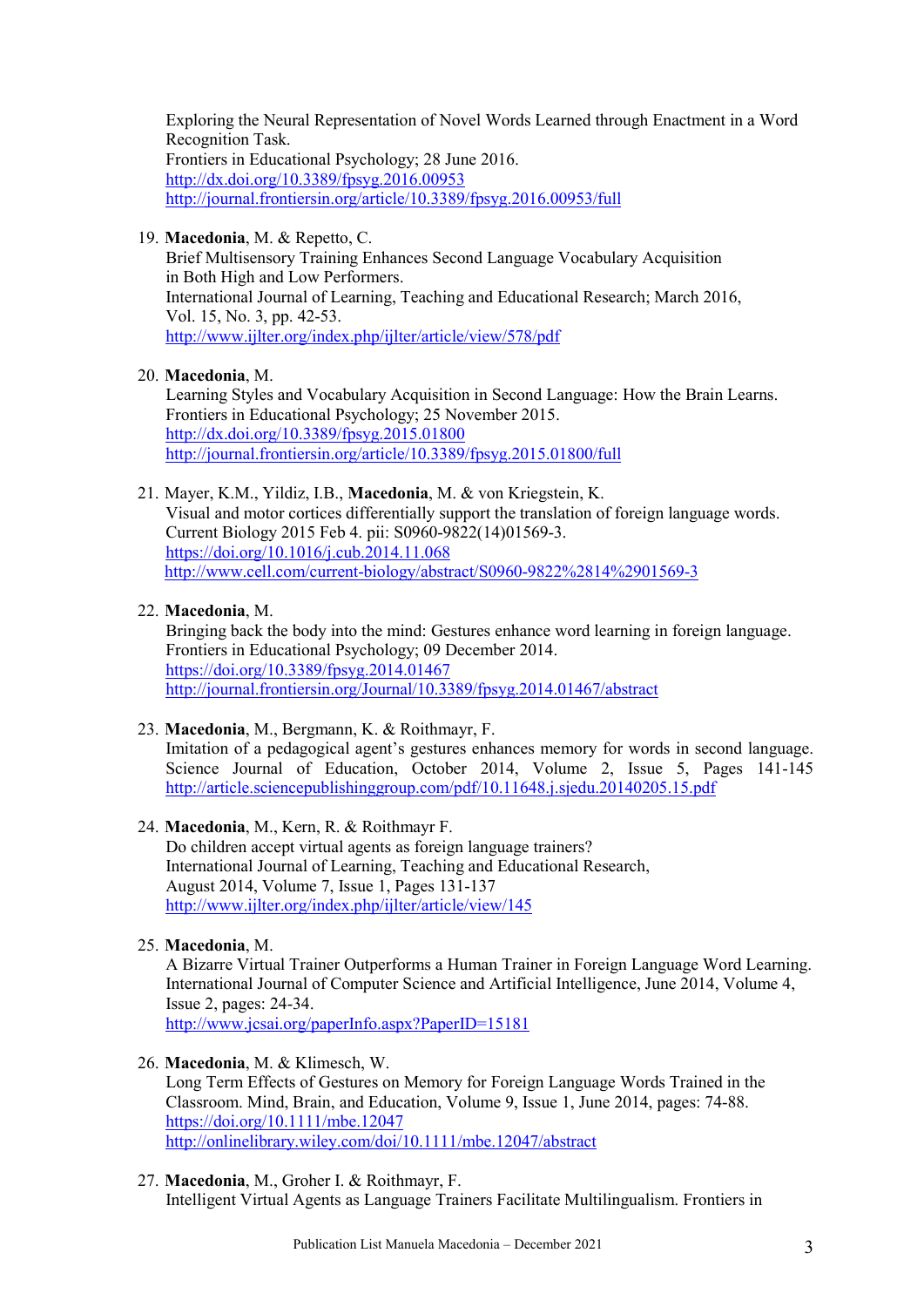Psychology. Special Issue on Educational Psychology: Beyond the 21<sup>st</sup> Century. Volume 5, 295, 14 April 2014. doi:10.3389/fpsyg.2014.00295 http://journal.frontiersin.org/Journal/10.3389/fpsyg.2014.00295/full

## 28. Macedonia, M.

Pronunciation in foreign language: How to train? Effects of different kinds of training in perception and production of the Italian consonant  $\lambda$  by adult German learners Journal of Education and Training Studies, 2014, Volume 2, Issue 1, January 2014, pages: 53- 62.

https://doi.org/10.11114/jets.v2i1.205 http://redfame.com/journal/index.php/jets/article/view/205

#### 29. Macedonia, M.

Learning a Second Language Naturally - The Voice Movement Icon Approach Journal of Educational and Developmental Psychology, November 2013, Volume 3, Issue 2, November 2013, pages: 102–116. https://doi.org/10.5539/jedp.v3n2p102 http://www.ccsenet.org/journal/index.php/jedp/article/view/29700

### 30. Macedonia, M.

Three Good Reasons why Foreign Language Instructors Need Neuroscience Journal of Studies in Education, 2013, Volume 3, Issue 4, pages: 1–20. https://doi.org/10.5296/jse.v3i4.4168 http://www.macrothink.org/journal/index.php/jse/article/view/4168

### 31. Bergmann, K. & Macedonia, M.

A Virtual Agent as Vocabulary Trainer: Iconic Gestures Help to Improve Learners' Memory Performance Lecture Notes in Computer Science, Volume 8108, 2013, pages: 139-148 https://doi.org/10.1007/978-3-642-40415-3\_12 http://link.springer.com/chapter/10.1007%2F978-3-642-40415-3\_12#page-1

## 32. Macedonia, M. & von Kriegstein, K.

Gestures enhance foreign language learning Biolinguistics, 2012, Volume 6, Issue 3-4, pages: 393–416. http://www.biolinguistics.eu/index.php/biolinguistics/article/view/248

#### 33. Macedonia M. & Knösche, T.R.

Body in Mind: How gestures empower foreign language learning. Mind, Brain and Education, 2011. Volume 5, Issue 3, December 2011, pages: 112–128. https://doi.org/10.1111/j.1751-228X.2011.01129.x http://onlinelibrary.wiley.com/doi/10.1111/j.1751-228X.2011.01129.x/abstract

34. Macedonia, M., Müller, K. & Friederici A.D.

The impact of iconic gestures on foreign language word learning and its neural substrate. Human Brain Mapping, 2011. Volume 32, Issue 6, June 2011, pages: 982–98. https://doi.org/10.1002/hbm.21084 http://onlinelibrary.wiley.com/doi/10.1002/hbm.21084/abstract

35. Macedonia, M., Müller, K. & Friederici A.D.

Neural correlates of high performance in foreign language vocabulary learning. Mind, Brain and Education, 2010. Volume 4, Issue 3, September 2010, pages: 125- 134.

https://doi.org/10.1111/j.1751-228X.2010.01091.x http://onlinelibrary.wiley.com/doi/10.1111/j.1751-228X.2010.01091.x/abstract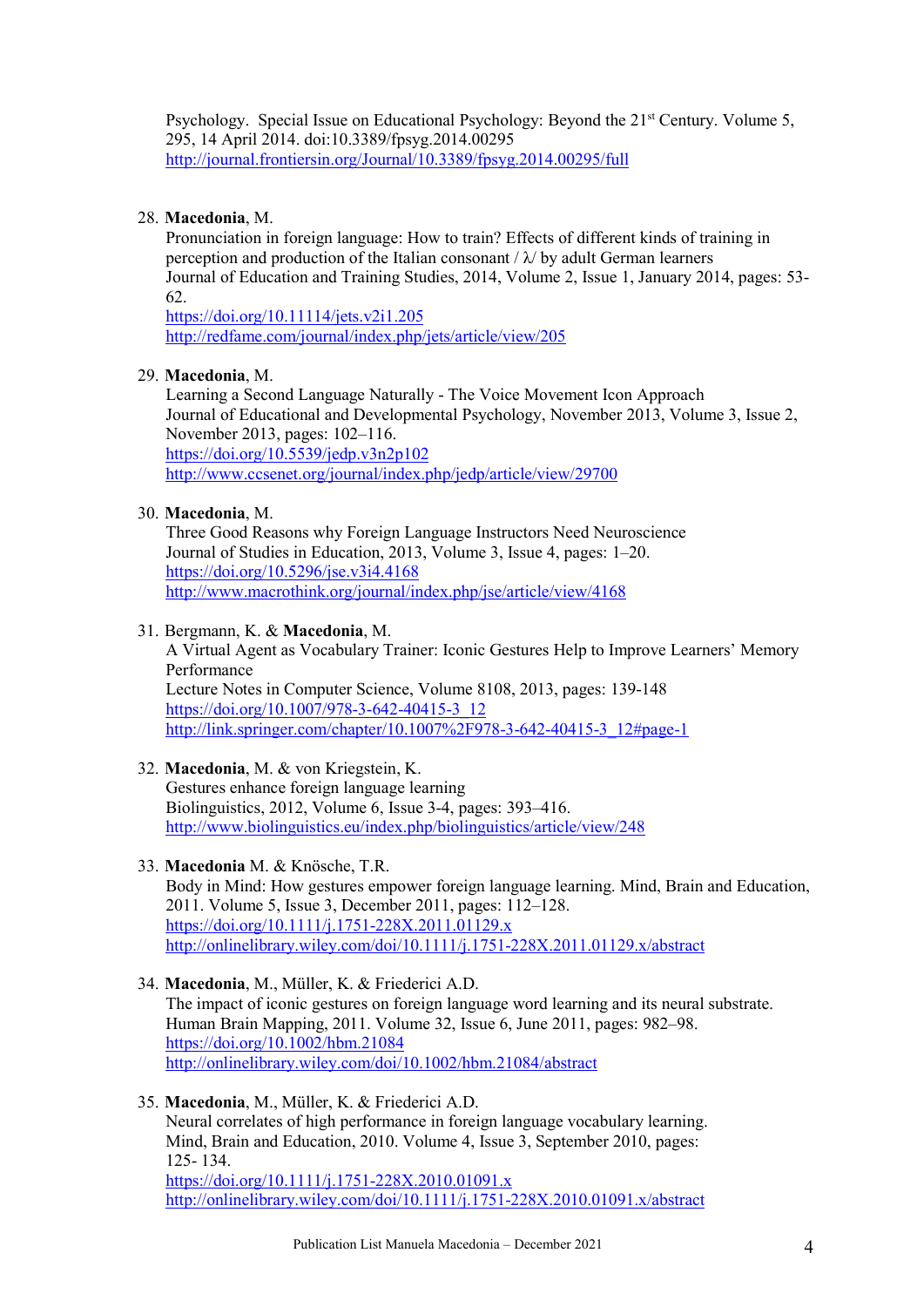36. Macedonia, M., Müller, K. & Friederici A.D. Symbolic gestures enhance foreign language vocabulary learning. NeuroImage, 2009. 47(Supplement 1), S121. https://doi.org/10.1016/S1053-8119(09)71138-3

#### 37. Macedonia, M.

Games in language teaching. British Journal of Learning Support, 2005. Volume 20, Issue 3, August 2005, pages: 135–140. https://doi.org//10.1111/j.0268-2141.2005.00377.x http://onlinelibrary.wiley.com/doi/10.1111/j.0268-2141.2005.00377.x/abstract

## Articles under review

Macedonia, M., Greiner J., Repetto, C. Wriessnegger, S.C., Vocabulary acquisition in second language with gestures supported by a virtual agent in augmented reality: An explorative study

 Reiterer, S. M., Repetto C., & Lehner A., Macedonia, M. Language aptitude and memory in a second language learning task

Repetto, C., Mathias, B., Weichselbaumer, O. & Macedonia, M. Peripheral muscle activity for words encoded with gestures in a recognition task

Mathias, B. Andrä, C., Schwager, A., Macedonia, M. & von Kriegstein, K. Dissociation in benefits of sensorimotor- and multisensory-enriched vocabulary learning in twelve- and fourteen-year-old school children

 Mathias, B. Andrä, C., Schwager, A., Macedonia, M. & von Kriegstein, K. Motor cortex causally contributes to auditory word recognition following sensorimotorenriched vocabulary training

Mathias, B. Andrä, C., Schwager, A., Schwager, A., Macedonia, M. & von Kriegstein, K. Sign iconicity helps learning abstract words in a foreign language

## Edited book

1. Andrä, Chr. & Macedonia, M. Editors Bewegtes Lernen Ein Handbook für die Forschung und Praxis Lehmanns Media Verlag, Leipzig, March 2020,Hardcover, 355 S.

## Book chapter(s)

2. Macedonia, M.

Voice Movement Icons: Wenn der Körper Wörter in der Fremdsprache lernt In Bewegtes Lernen, Hrsg. Andrä & Macedonia, SS. 22-40, 2020 Lehmann Verlag, Berlin

3. Macedonia, M.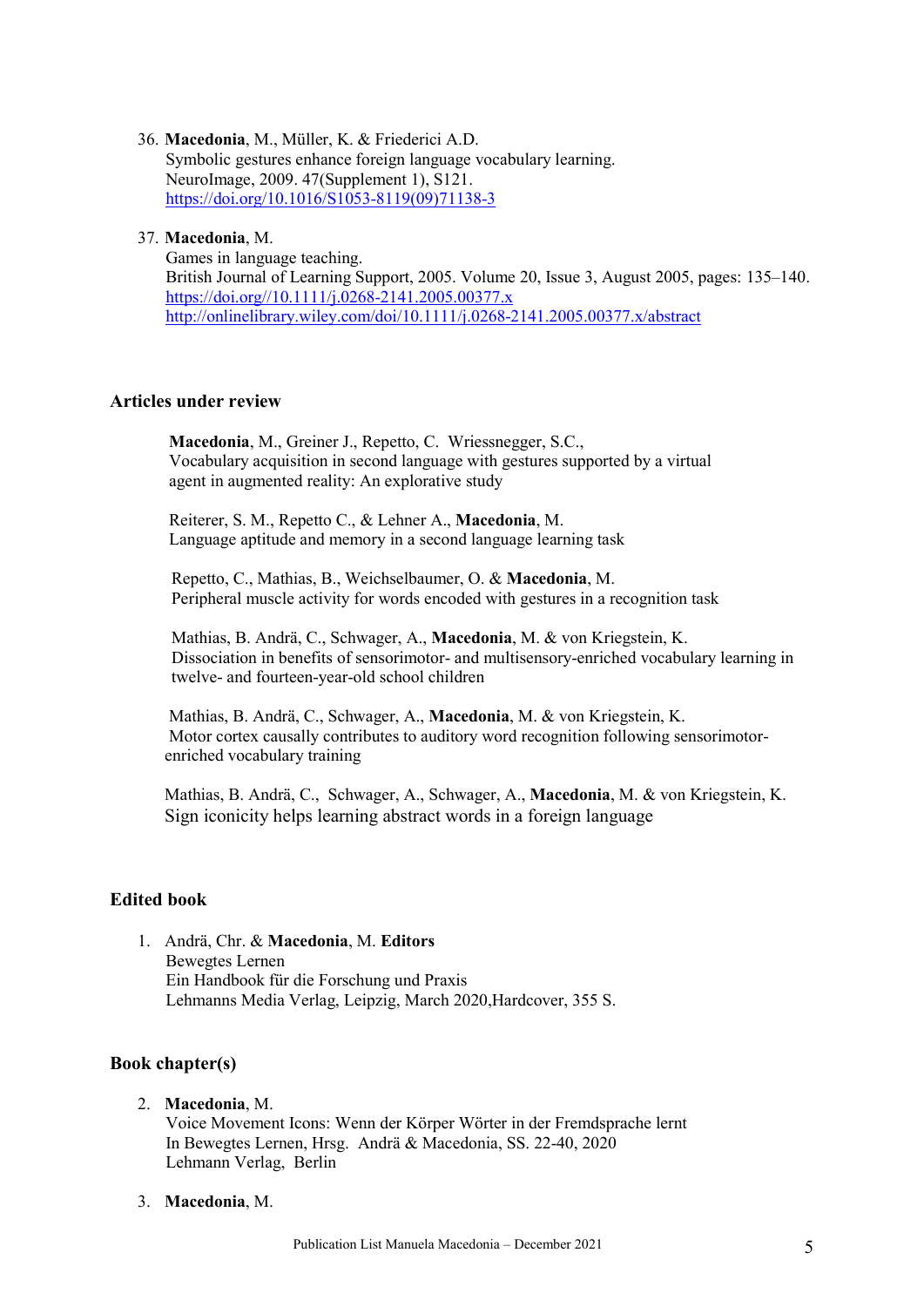Voice Movement Icons in der Praxis des Fremdsprachenunterrichts (am Beispiel von Italienisch) In Bewegtes Lernen, Hrsg. Andrä & Macedonia, SS. 326-334 Lehmann Verlag, Berlin

4. Macedonia, M.

Fremdsprachen lernen mit Bewegung. Wie man natürlich und effizient lernt. In Gombos, Georg (Hrsg.): Mehrsprachigkeit grenzüberschreitend. Modelle, Konzepte, Erfahrungen. S. 115-130. Drava Verlag, Klagenfurt 2013

## Contributions in Conference Proceedings (selected)

1. Wriessnegger, S.C., Hacker, Chr., Macedonia, M. & Müller-Putz, G.R. The impact of gestures on Formal Language learning and its neural correlates: A study proposal

In: Davis, F. D.; Riedl, R.; vom Brocke, J.; Léger, P.-M.; Randolph, A. (Eds.): Information Systems and Neuroscience: Gmunden Retreat on NeuroIS 2018. Springer Verlag, Berlin et al. 2018 (Serie: Lecture Notes in Information Systems and Organisation)

### 2. Macedonia, M.

Multimodales sensomotorisches Fremdsprachenlernen durch Voice Movement Icons. In Conference Proceedings: Vierte gesamtschweizerische Tagung für Deutschlehrerinnen und Deutschlehrer, Tagungsband 2, Bern 2011, S. 59-66, 11-12. Juni 2010, Bern (CH)

3. Macedonia, M.

Neural correlates of high performance in foreign language vocabulary learning. In Conference Proceedings: International conference on multilingual individuals and multilingual societies, 6-8. Oktober 2010, Hamburg (D).

4. Macedonia, M.

Wie konkret kann die Hirnforschung Pädagogen helfen? Das Beispiel Fremdsprachen. In Conference Proceedings: Lerntheorien. Von der Wissenschaft in die Praxis und zurück, Reihe Loccumer Protokolle Band 15/10, Rehburg-Loccum 2010, S. 87-95, 09-11. April 2010, Loccum (D).

5. Macedonia, M., Müller, K., Friederici A.D.

Symbolic gestures enhance second language vocabulary learning. In Conference Proceedings: International Conference on Neurobilingualism - Bilingual functioning from infancy to adulthood, 19-20. September 2009, Bangor (GB).

6. Macedonia, M., Müller, K., Friederici A.D.

The impact of motor learning of foreign language vocabulary on memory and its neural substrate. In Conference Proceedings: Conference on perceptual learning, motor learning, automaticity, 09-12. Dezember 2008, Amsterdam (NL).

## 7. Macedonia, M.

Fremdsprachenlernen und Dyslexie: Der sensomotorische Weg. Tagungsband der 11. Tagung des Verbandes Dyslexie Schweiz -Legasthenie und Fremdsprachen, 02-04. Juni 2007, Zürich (CH), S. 25-29.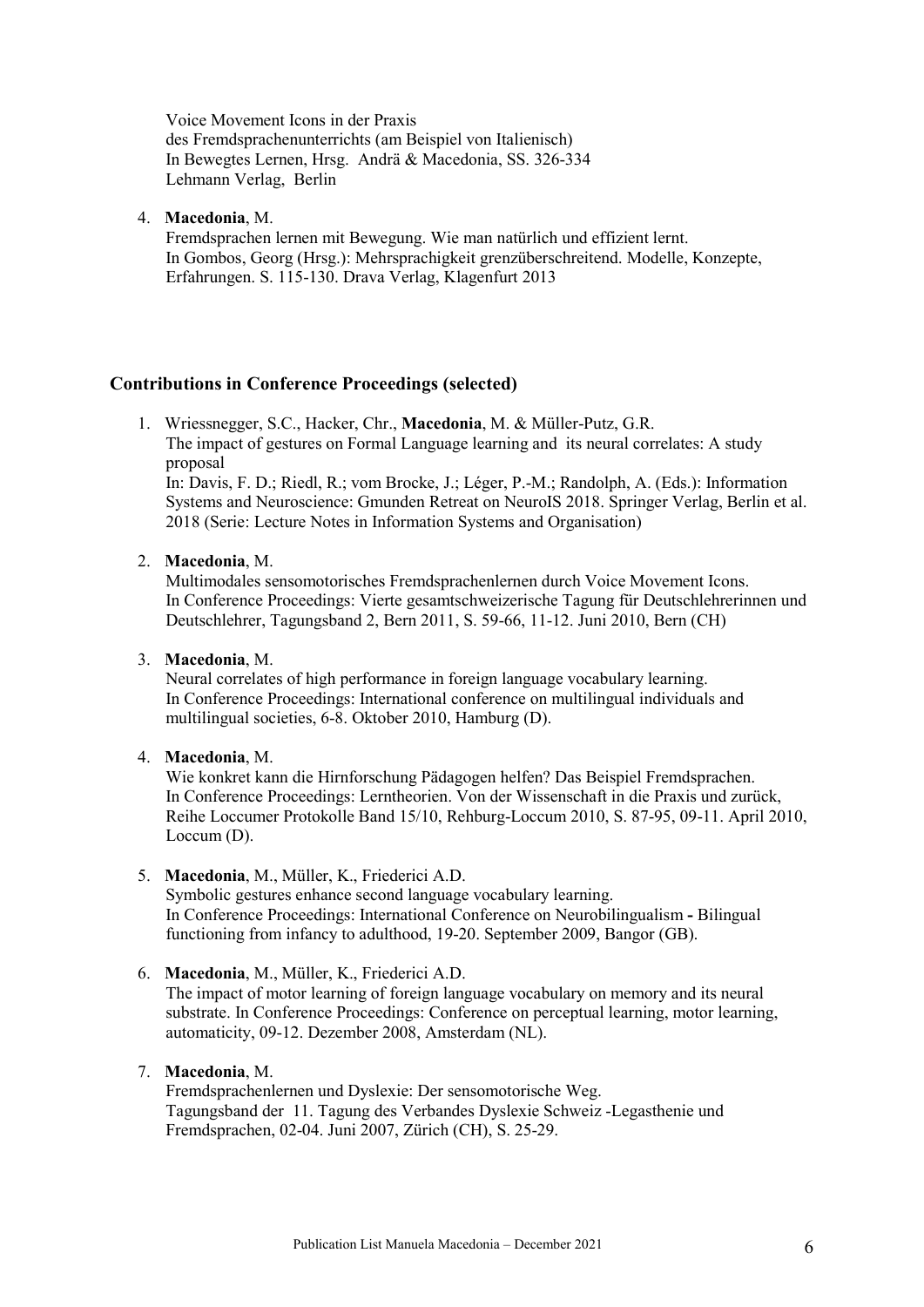#### Italian Language Instruction Books (University and School)

1. Macedonia, M.

Wirtschaftsitalienisch Lehr- und Übungsbook Oldenbourg Verlag, München/Wien, 2008, Book, hard cover, 318 pages.

- 2. Macedonia M. Wirtschaftsitalienisch Lehrbook. Oldenbourg Verlag, München/Wien, 2005, 3. edition, 1. edition 1998, Book, hard cover, 178 pages.
- 3. Macedonia, M. Italienisch für alle. Oldenbourg Verlag, München/Wien, 1999, Book, hard cover, 513 pages.
- 4. Macedonia, M. Made in Italy. Oldenbourg Verlag, München/Wien, 2001, Book, hard cover, 302 pages
- 5. Macedonia, M. Italienisch für den Beruf. Langenscheidt, München, 2014, new edition, 1. Edition 2001, Book, Softcover, 80 S pages
- 6. Macedonia, M. Wirtschaftsitalienisch Übungsbuch Exercise book Oldenbourg Verlag, München/Wien, 2005, Book, hard cover, 195 pages.
- 7. Macedonia, M. Wirtschaftsitalienisch. Oldenbourg Verlag, München/Wien, 2005, Audio CD.

#### Books for L2 practice and L2 teaching materials

- 1. Macedonia, M. (teaching material, game) Il grande gioco dei verbi (Italian Version). The big game of verbs (English Version). Le grand jeu des verbes (French Version). El grande juego de los verbos (Spanish Version). Das große Spiel der Verben (German Version). ELI, Recanati (Italien), 5. Edition, 2005, 1. Edition 1998, Game with cards and dice
- 2. Macedonia, M. (Book for L2 practice) Sinn-voll Fremdsprachen unterrichten. Veritas Cornelsen, Linz/Berlin, 2005, 2. Edition, 1. Edition 2001, Book, Softcover, 130 S.
- 3. Macedonia, M. (teaching material, game) Sprachspiele. Veritas Cornelsen, Linz/Berlin, 2014, 7. Edition, 1. Edition 2000, Book, Softcover, 152 S.
- 4. Macedonia, M. (teaching material, game) Sprachspiele II. Veritas Cornelsen, Linz/Berlin, 2004, Book, Softcover, 80 S.